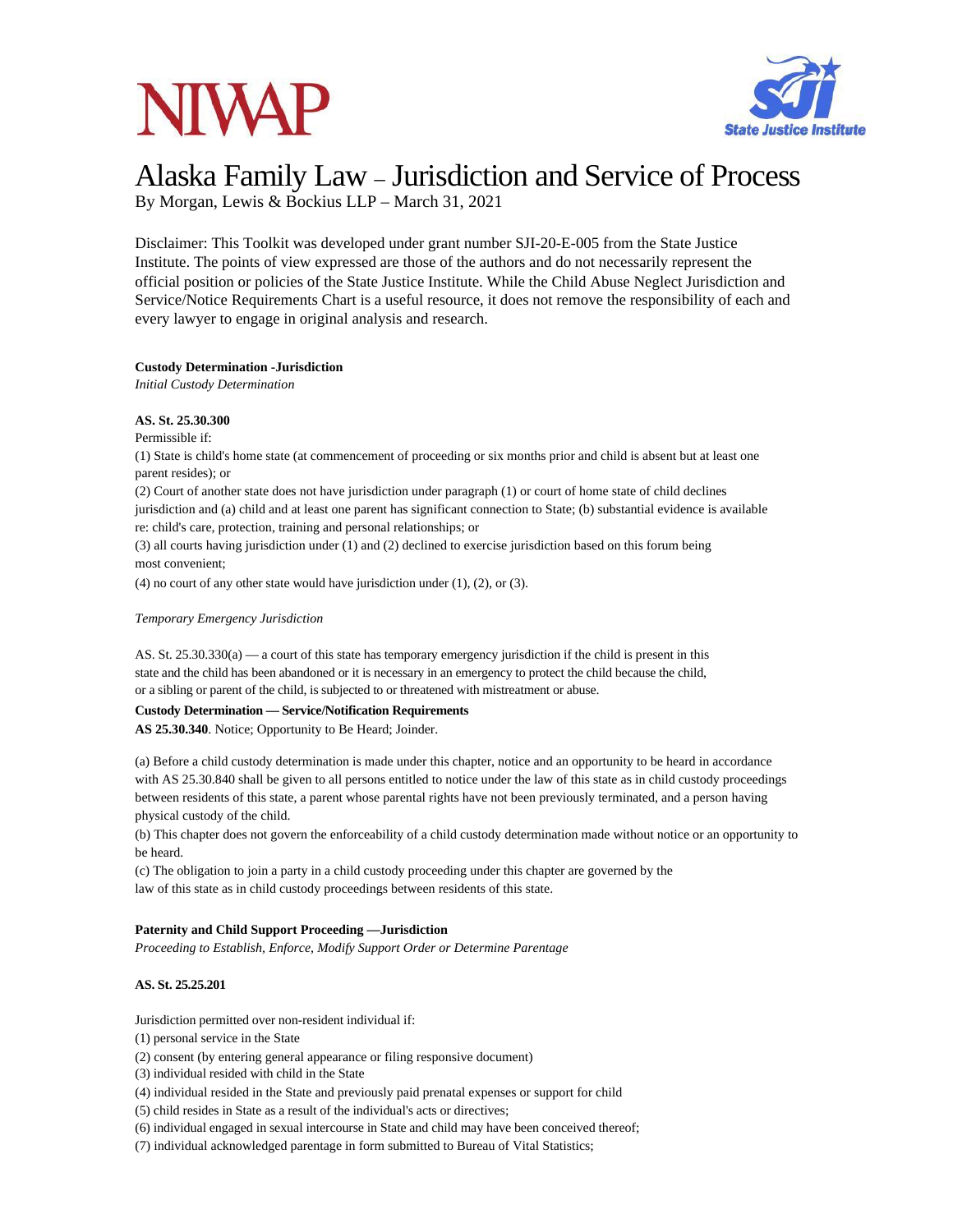



any other basis for jurisdiction consistent with AS and US constitutions. **Paternity and Child Support Proceeding —Service/Notification Requirements** See Paternity and Child Support Proceeding Jurisdiction Section.

**Child Abuse/Neglect Proceeding—Jurisdiction** No separate statute identified.

**Child Abuse/Neglect Proceeding — Service/Notification Requirements** No separate statute identified.

**Divorce and Legal Separation —Jurisdiction AS. St. 09.05.015**

Sufficient contacts with state exist to confer jurisdiction over non-resident defendant in an action for annulment, divorce orseparate maintenance when a personal claim is asserted against the nonresident party if "(A) the parties resided in this state in a marital relationship for not lessthan six consecutive months within the six years preceding the commencement of the action;(B) the party asserting the personal claim has continued to reside in this state; and (C) the nonresident party receives notice as required by law."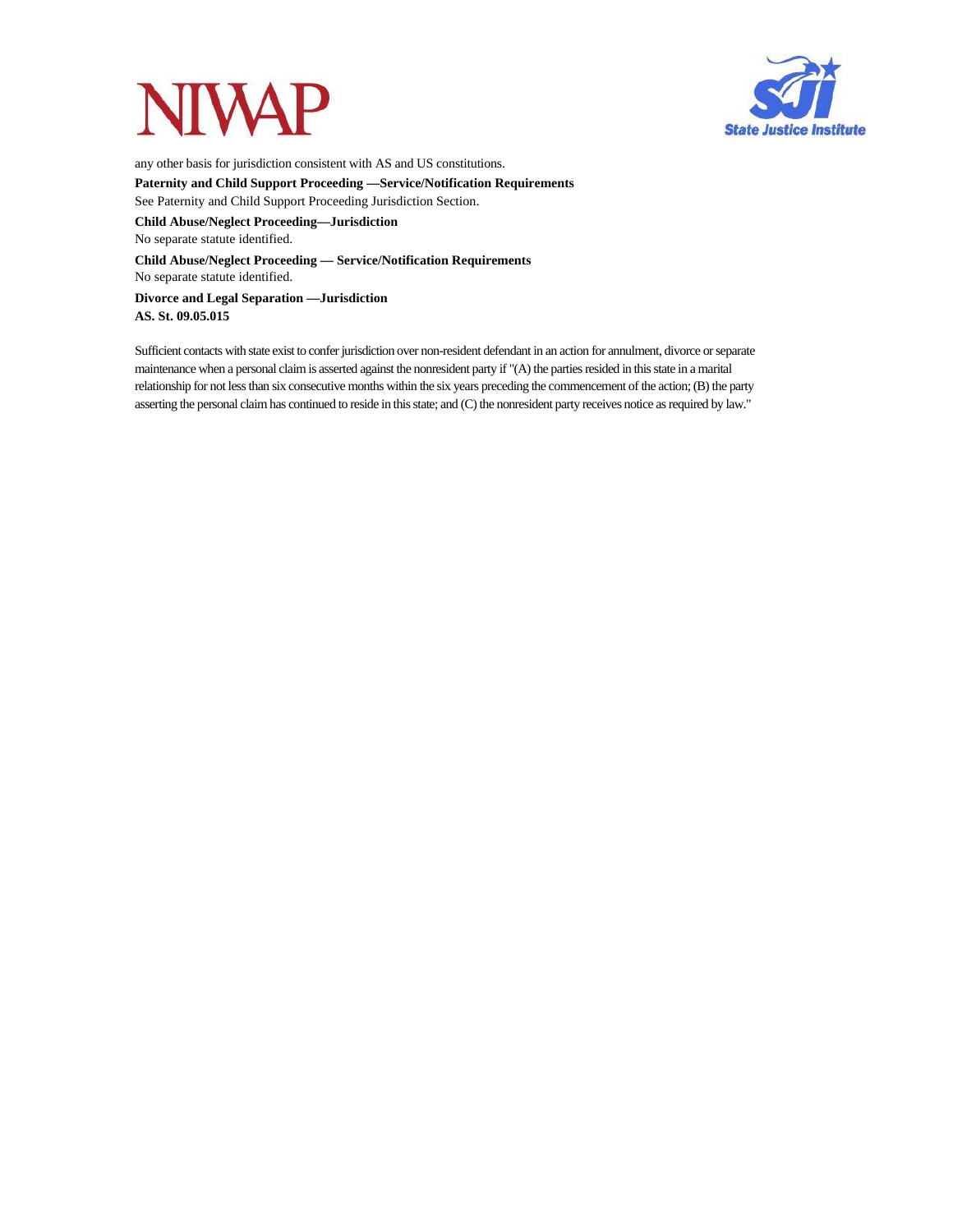

### **Divorce and Legal Separation —Service/Notification Requirements AS 25.24.220**

(c) If the petition is filed by one spouse under AS 25.24.200 (b), that spouse shall submit proof of diligent inquiry as to the whereabouts of the absent spouse and provide notice by publication, posting, or other means as ordered by the court under the Alaska Rules of Civil Procedure.

### **Adoption Proceeding — Jurisdiction AS St. 25.23.30**

(a) Proceedings for adoption shall be brought in the superior court for the district in which, at the time of filing or granting the petition, the petitioner or the person to be adopted resides or is in military service, or in which the agency having the care, custody, or control of the minor is located.

(b) If the court finds in the interest of substantial justice, under  $AS$   $22.10.040$ , that the adoption proceeding should be heard in another judicial district, the court may transfer, stay, or dismiss the proceeding in whole or in part on conditions that are just. (c) Proceedings for the termination of parental rights on the grounds set out in  $\overline{AS}\,25.23.180(c)(3)$  shall

be brought in the superior court for the district in which the child that is the subject of the action resides.

(d) The venue for an adoption proceeding for a child in state custody under AS 47.10 is the

(1) superior court where the child-in-need-of-aid proceeding is pending as provided under AS 47.10.111; or

(2) judicial district in which the petitioner resides if the petitioner provides notice to all of the parties to the child-in-need-of-aid proceeding and no party objects.

### **Adoption Proceeding** — **Service/Notification Requirements AS St. 25.23.100**

(a) After the filing of a petition to adopt a minor, the court shall fix a time and place for hearing the petition. At least 20 days before the date of hearing, the petitioner shall give notice of the filing of the petition and of the time and place of hearing to (1) the department, unless the adoption is by a stepparent of the child; (2) any agency or person whose consent to the adoption is required by this chapter, but who has not consented; and (3) a person whose consent is dispensed with upon any ground mentioned in AS 25.23.050 (a)(1), (2), (3), (6), (7), (8) and (9), but who has not consented. The notice to the department shall be accompanied by a copy of the petition.

### **Domestic Violence —Jurisdiction**

**AS 18.66.100.** Protective Orders: Eligible Petitioners; Relief.

(a) A person who is or has been a victim of a crime involving domestic violence may file a petition in the district orsuperior court for a protective order against a household member. A parent, guardian, or other representative appointed by the court under thissection may file a petition for a protective order on behalf of a minor. The court may appoint a guardian ad litem or attorney to represent the minor. Notwithstanding AS 25.24.310 or thissection, the office of public advocacy may not be appointed as a guardian ad litem or attorney for a minor in a petition filed under thissection unless the petition has been filed on behalf of the minor.

(b) When a petition for a protective order is filed, the court shall schedule a hearing and provide at least 10 days' notice to the respondent of the hearing and of the respondent's right to appear and be heard, either in person or by an attorney. If the court finds by a preponderance of evidence that the respondent has committed a crime involving domestic violence against the petitioner, regardless of whether the respondent appears at the hearing, the court may order any relief available under (c) of this section. The provisions of a protective order issued under

 $(1)$  (c)(1) of this section are effective until further order of the court;

 $(2)$  (c)(2) - (16) of this section are effective for one year unless earlier dissolved by court order.

(c) A protective order under this section may

(1) prohibit the respondent from threatening to commit or committing domestic violence, stalking, or harassment;

(2) prohibit the respondent from telephoning, contacting, or otherwise communicating directly or indirectly with the petitioner;

(3) remove and exclude the respondent from the residence of the petitioner, regardless of ownership of the residence; (4) direct the respondent to stay away from the residence, school, or place of employment of the petitioner or any specified place frequented by the petitioner or any designated household member;